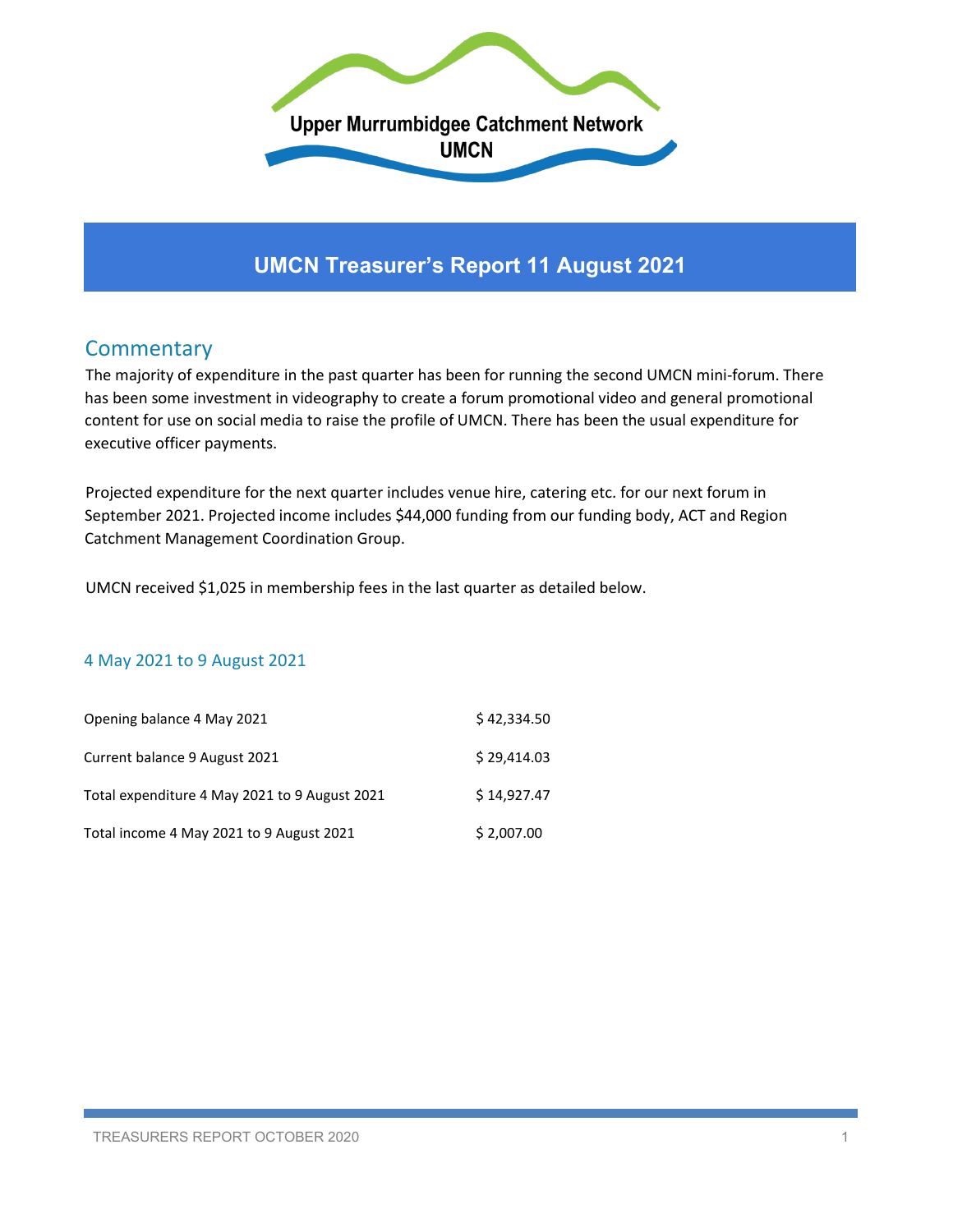#### Detailed Statement

| <b>Date</b> | Item                                   | Cost<br>(outgoing) | GST (on<br>outgoing) | Income<br>(inputs) | GST (on<br>inputs) | <b>Balance</b> |
|-------------|----------------------------------------|--------------------|----------------------|--------------------|--------------------|----------------|
| 04.05.21    | <b>Opening Balance</b>                 |                    |                      |                    |                    | \$42,334.50    |
| 17.05.21    | Venue and Catering (Mini-Forum)        | \$350.00           | \$31.82              |                    |                    |                |
| 19.05.21    | Tea and Coffee Supplies (Meeting)      | \$43.56            | \$3.96               |                    |                    |                |
| 1.06.21     | Executive Officer Pay (CS)             | \$2,000.00         | \$0.00               |                    |                    |                |
| 2.06.21     | Executive Officer Pay (CS)             | \$1,250.00         | \$0.00               |                    |                    |                |
| 2.06.21     | Speaker Accommodation (Mini-Forum)     | \$482.00           | \$43.82              |                    |                    |                |
| 3.06.21     | Plant Souvenirs (Mini-Forum)           | \$250.20           | \$22.75              |                    |                    |                |
| 3.06.21     | Membership (Fiona Dyer)                |                    |                      | \$50.00            | \$4.55             |                |
| 4.06.21     | Membership (GCG)                       |                    |                      | \$25.00            | \$2.27             |                |
| 10.06.21    | Membership (ACT Landcare)              |                    |                      | \$25.00            | \$2.27             |                |
| 11.06.21    | Membership (Alluvium)                  |                    |                      | \$125.00           | \$11.36            |                |
| 15.06.21    | Mini-forum promo video (Instant Andy)  | \$690.80           | \$62.80              |                    |                    |                |
| 15.06.21    | UMCN brand story (Instant Andy)        | \$603.90           | \$54.90              |                    |                    |                |
| 15.06.21    | Membership (SACTCG)                    |                    |                      | \$25.00            | \$2.27             |                |
| 16.06.21    | Membership (GCT)                       |                    |                      | \$25.00            | \$2.27             |                |
| 18.06.21    | Membership (Snowy- Monaro)             |                    |                      | \$125.00           | \$11.36            |                |
| 18.06.21    | Venue and Catering (Mini-Forum)        | \$935.00           | \$85.00              |                    |                    |                |
| 18.06.21    | Donation, Soils For Life (Mini-Forum)  | \$200.00           | \$0.00               |                    |                    |                |
| 18.06.21    | Membership (Greening Oz)               |                    |                      | \$25.00            | \$2.27             |                |
| 24.06.21    | Fee, Soils For Life (Mini-Forum)       | \$660.00           | \$70.00              |                    |                    |                |
| 24.06.21    | Printing (Mini-Forum)                  | \$127.01           | \$11.55              |                    |                    |                |
| 29.06.21    | <b>Executive Officer Pay (CS)</b>      | \$2,000.00         | \$0.00               |                    |                    |                |
| 30.06.21    | Executive Officer Pay (CS)             | \$1,250.00         | \$0.00               |                    |                    |                |
| 30.06.21    | Executive Officer Pay (CS, Mini-Forum) | \$700.00           | \$0.00               |                    |                    |                |
| 7.07.21     | Membership (RLA)                       |                    |                      | \$25.00            | \$2.27             |                |
| 13.07.21    | Membership (MCG)                       |                    |                      | \$25.00            | \$2.27             |                |
| 15.07.21    | Membership (YVC)                       |                    |                      | \$125.00           | \$11.36            |                |
| 15.07.21    | Membership (QPRC)                      |                    |                      | \$125.00           | \$11.36            |                |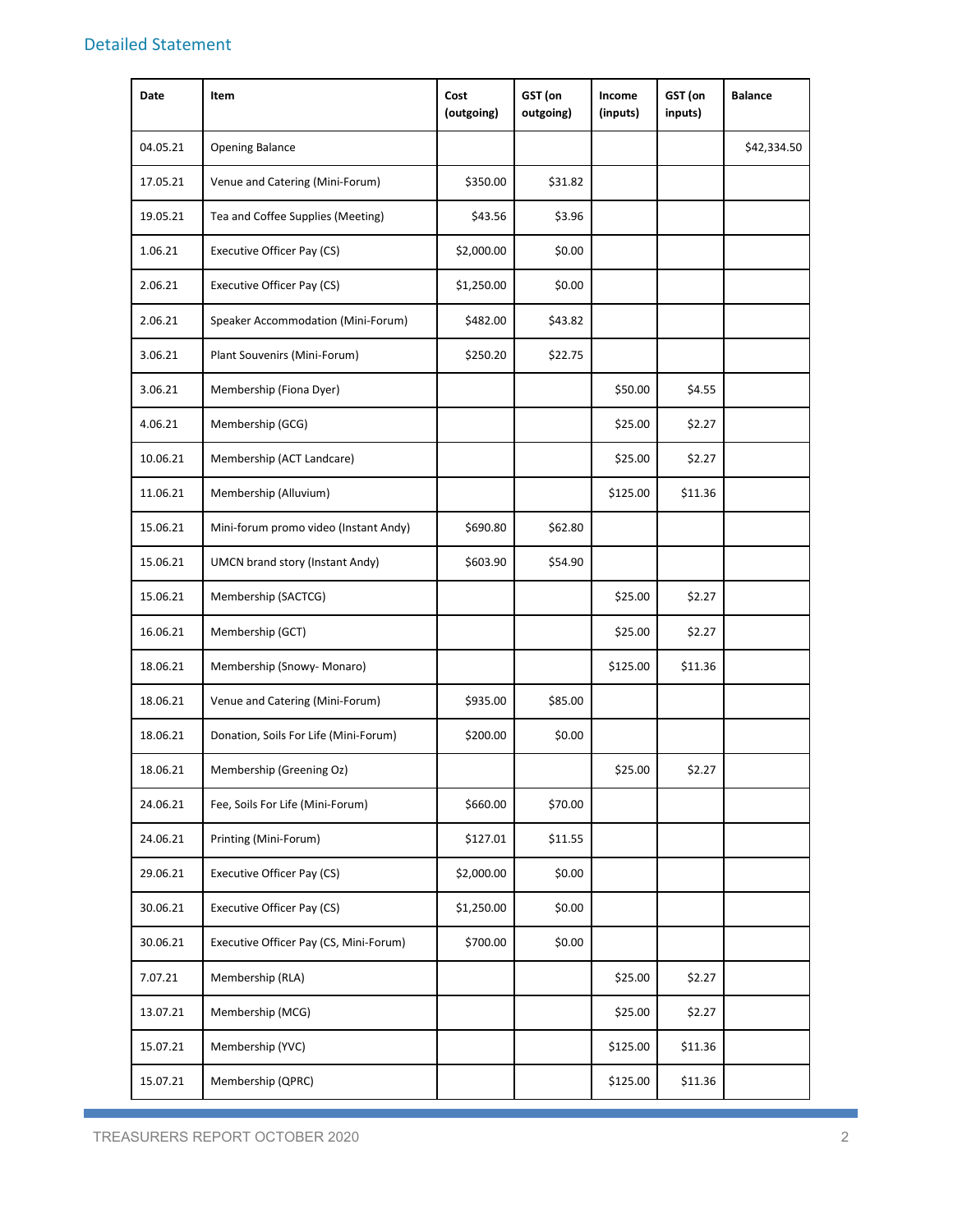| 16.07.21 | Membership to Conservation Council | \$75.00     | \$6.82   |            |         |             |
|----------|------------------------------------|-------------|----------|------------|---------|-------------|
| 17.07.21 | Membership (YAN)                   |             |          | \$25.00    | \$2.27  |             |
| 19.07.21 | Membership (Icon Water)            |             |          | \$125.00   | \$11.36 |             |
| 20.07.21 | Membership (ACT NRM)               |             |          | \$125.00   | \$11.36 |             |
| 20.07.21 | Membership (Wandiyali)             |             |          | \$25.00    | \$2.27  |             |
| 26.07.21 | BAS Refund (ATO)                   |             |          | \$982.00   | \$0.00  |             |
| 2.08.21  | Executive Officer Pay (CS)         | \$2,000.00  | \$0.00   |            |         |             |
| 3.08.21  | Executive Officer Pay (CS)         | \$1,250.00  | \$0.00   |            |         |             |
| 6.08.21  | Plant Souvenirs (Meeting)          | \$60.00     | \$0.00   |            |         |             |
|          | <b>Totals</b>                      | \$14,927.47 | \$393.42 | \$2,007.00 | \$93.14 |             |
| 9.08.21  | <b>Closing Balance</b>             |             |          |            |         | \$29,414.03 |

### Forecast Expenditure

Projected expenditure has been used to forecast cash holdings for UMCN until early 2022, meet our operating costs, as well as hold our remaining mini-forums.